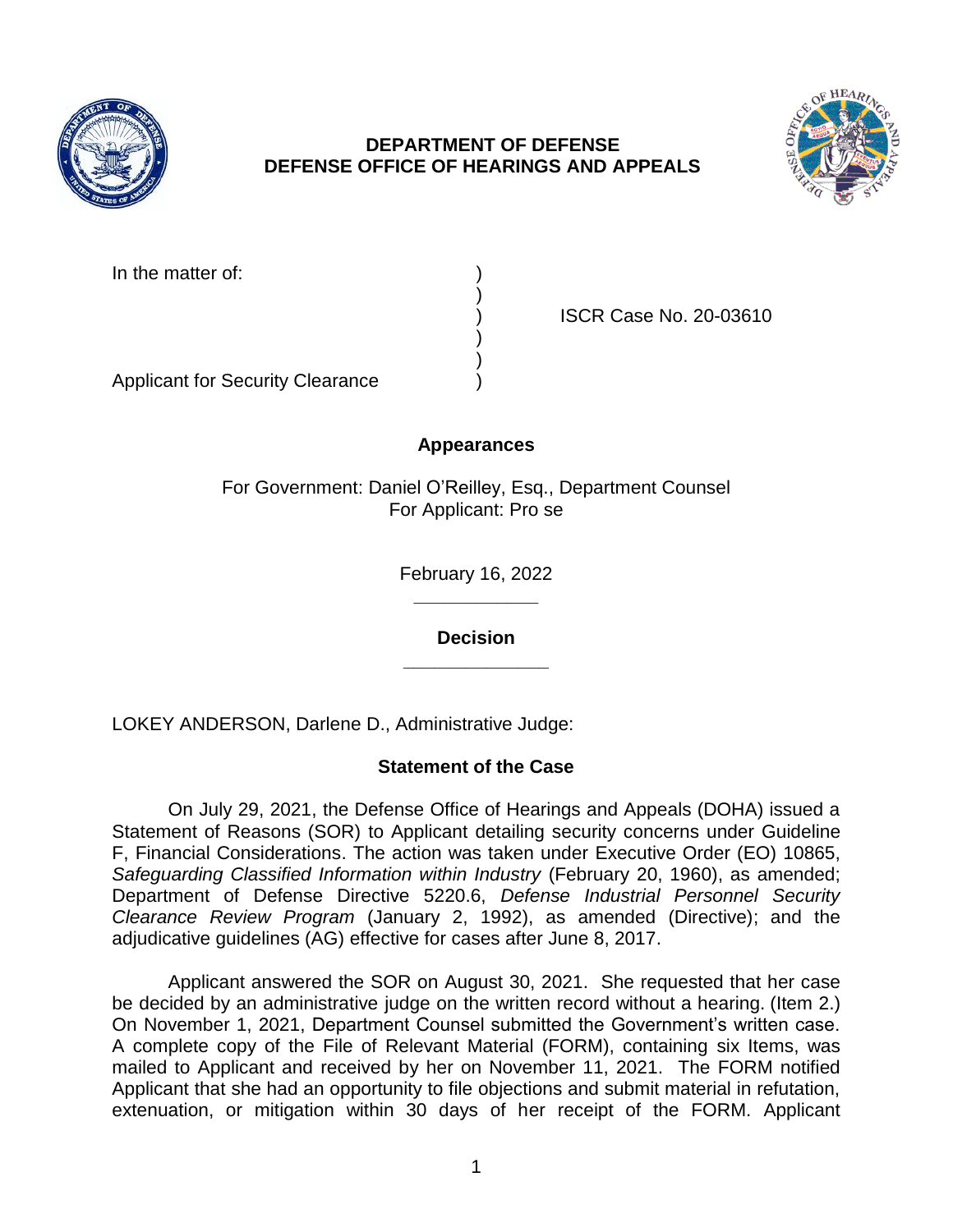submitted a Response to the Form, a packet of documents, consisting of eight pages, which was marked as Applicant's Exhibit A, and admitted into evidence. Applicant did not object to Government Items 1 through 6 and they are admitted into evidence, referenced hereinafter as Government Exhibits 1 through 6.

### **Findings of Fact**

 Applicant is 52 years old and divorced with four adult children (ages 24, 27, 29, for a defense contractor. She seeks to obtain a security clearance in connection with and 30). She has a Master's degree. She holds the position of Delivery Senior Analyst her employment in the defense industry.

 \$154,000. Applicant has approximately \$140,000 in delinquent student loan accounts, and \$14,000 in delinquent consumer debt. In her Answer, Applicant admits each of the allegations and provides explanations. Credit reports of the Applicant dated July 14, 2020; and November 1, 2021, reflect that each of these debts were at one point owing. The SOR alleges that Applicant has five delinquent debts totaling approximately (Government Exhibits 5 and 6.)

 Applicant began working for her current employer in 2018. Prior to this employment, she held a variety of government contracting jobs, and had various periods of unemployment ranging from one to three months. Applicant attributes her financial difficulties to numerous periods of unstable employment. During these challenging times, she was a mother and single parent raising and supporting four children. Throughout this period, she ensured that her children's basic needs were met. children. Throughout this period, she ensured that her children's basic needs were met.<br>She maintained a home, worked full time, took college courses, chaperoned class trips, attended sporting events, and took her children on college tours. She accepted financial help from family when she had no other options. She was also earning her Bachelor's degree in 2010, and her Master's degree in 2016. Applicant contends that she is now in a much better financial situation as her children have now grown up and moved out and she no longer supports them financially.

The following delinquent debts set forth in the SOR were of security concern:

Allegation 1.a., is a debt to the U.S. Department of Education for multiple student loan accounts that were placed for collection in the total approximate amount of \$140,000.00. Applicant provided a letter from the U.S. Department of Education indicating that her student loan accounts have been successfully rehabilitated, are in good standing and are no longer delinquent. (Applicant's Exhibit A.)

 Allegation 1.b., is a delinquent debt owed to a bank for an account that was charged off in the approximate amount of \$1,788. On August 4, 2021, Applicant settled the account for \$540, and it is no longer owing. (Applicant's Exhibit A.)

 Allegation 1.c., is a delinquent debt owed to a bank for an account that was charged off in the approximate amount of \$1,581. Applicant contacted the creditor's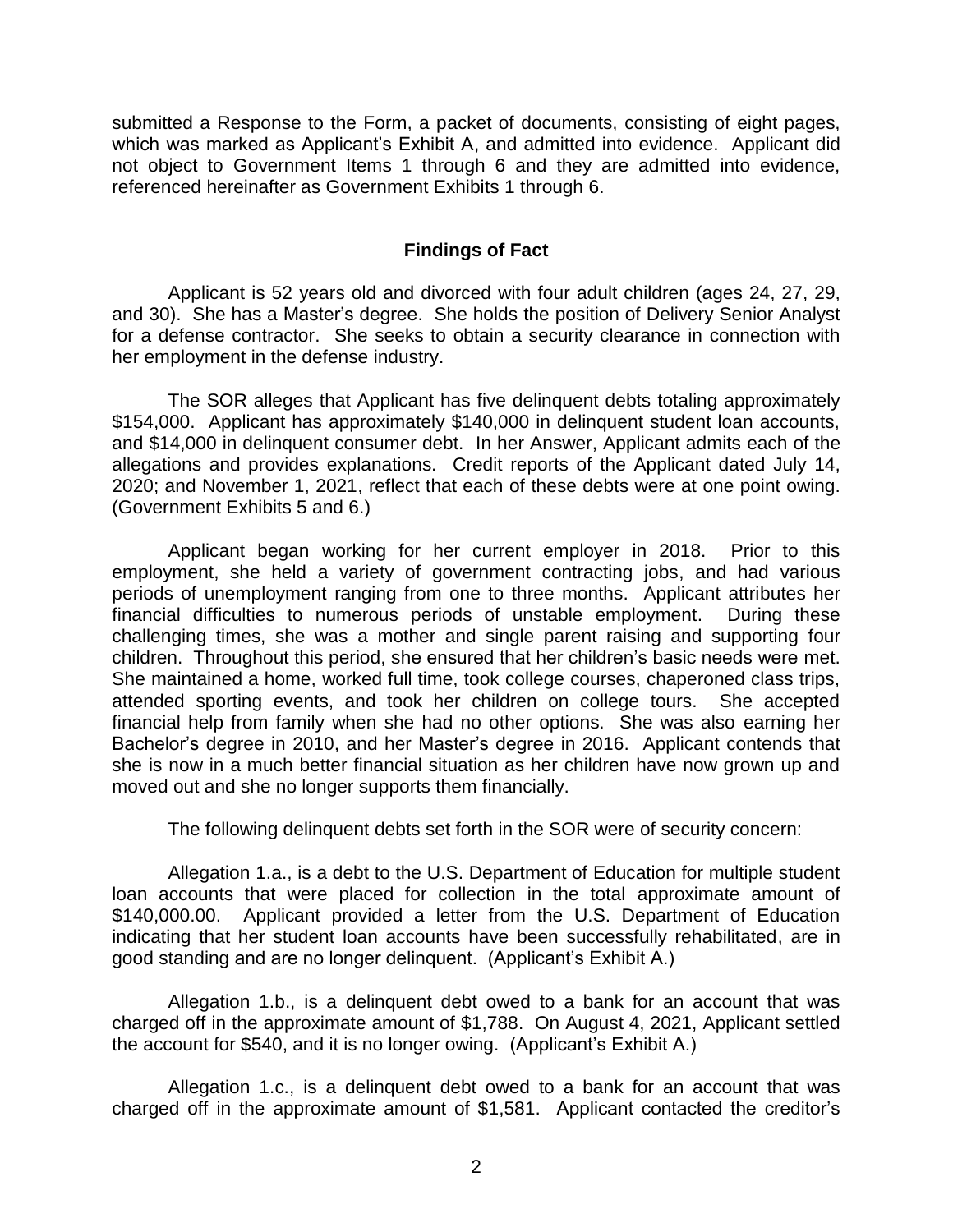customer service department on July 29, 2021, to learn more about the account and how she can resolve it. The creditor requested that she send a letter to them. On August 7, 2021, Applicant sent the letter, and is currently awaiting a response. Applicant intends to resolve the debt soon.

 Allegation 1.d., is a delinquent debt owed to a creditor for an account that was placed for collection in the approximate amount of \$1,029. On November 6, 2020, Applicant settled the account for \$575.67, and it is no longer owing. (Applicant's Exhibit A.)

 Allegation 1.e., is a delinquent debt owed to a creditor for a vehicle that was charged off in the approximate amount of \$9,913. Applicant has contacted the creditor and set up a repayment plan of \$420.17 monthly that she plans to continue to follow. (Applicant's Exhibit A.)

 Applicant's unstable employment made it difficult for her to keep up with her car payments. She has had to borrow money from her parents and she plans to pay them back. In tough times, her parents have been there to help her with her finances. Now that her children have moved out and have families of their own, Applicant is focused on resolving her debt and repairing her finances as soon as possible.

#### **Policies**

 When evaluating an applicant's suitability for a security clearance, the administrative judge must consider the adjudicative guidelines (AG). In addition to brief introductory explanations for each guideline, the adjudicative guidelines list potentially disqualifying conditions and mitigating conditions, which are to be used in evaluating an applicant's eligibility for access to classified information.

 These guidelines are not inflexible rules of law. Instead, recognizing the complexities of human behavior, administrative judges apply the guidelines in conjunction with the factors listed in the adjudicative process. The administrative judge's overarching adjudicative goal is a fair, impartial, and commonsense decision. According to AG ¶ 2(c), the entire process is a conscientious scrutiny of a number of variables known as the "whole-person concept." The administrative judge must consider all available, reliable information about the person, past and present, favorable and unfavorable, in making a decision.

The protection of the national security is the paramount consideration. AG  $\P$  2(b) eligibility will be resolved in favor of national security." In reaching this decision, I have drawn only those conclusions that are reasonable, logical, and based on the evidence requires that "[a]ny doubt concerning personnel being considered for national security contained in the record.

 Under Directive ¶ E3.1.14, the Government must present evidence to establish controverted facts alleged in the SOR. Under Directive ¶ E3.1.15, the applicant is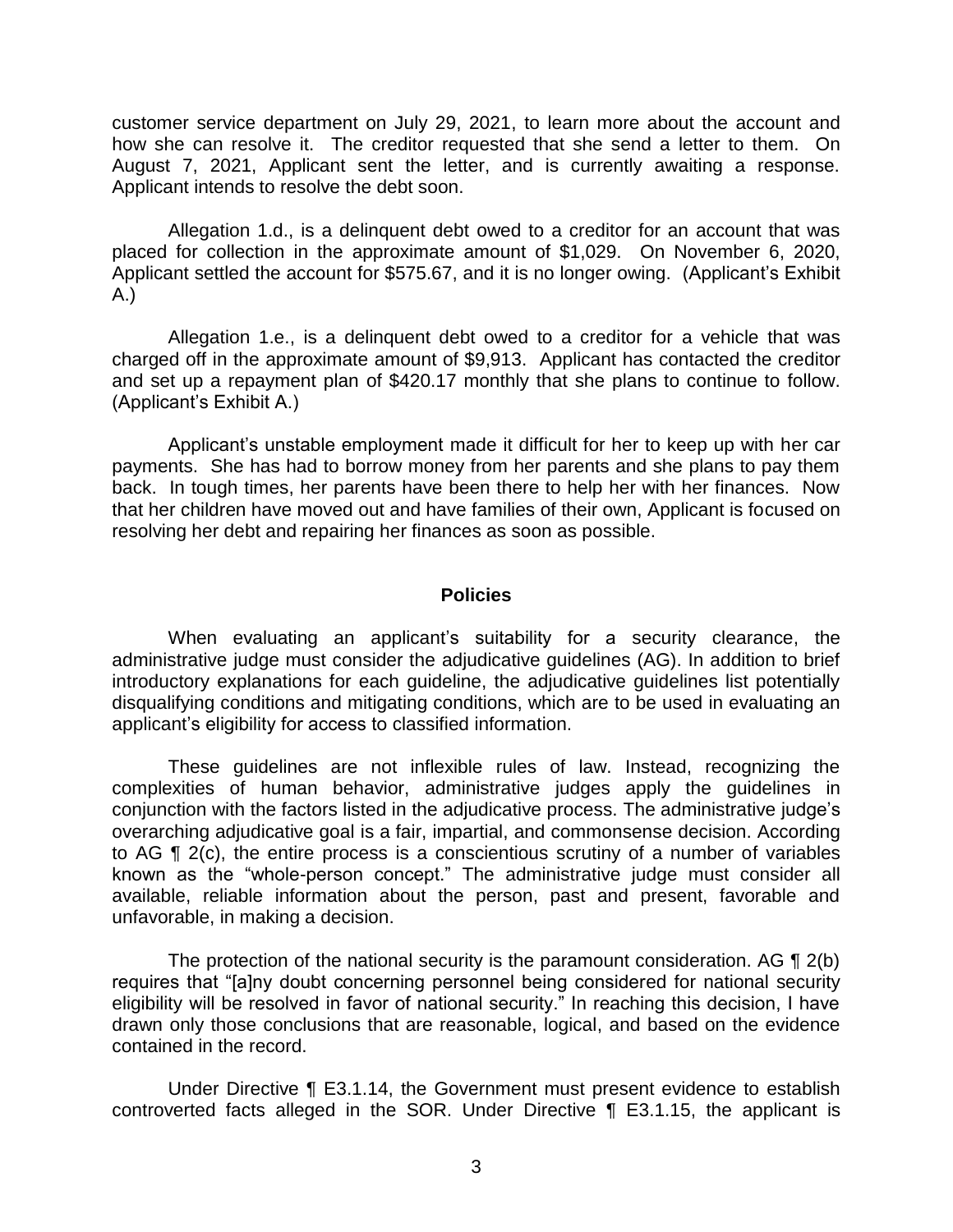responsible for presenting "witnesses and other evidence to rebut, explain, extenuate, or mitigate facts admitted by the applicant or proven by Department Counsel." The applicant has the ultimate burden of persuasion to obtain a favorable security decision.

 A person who seeks access to classified information enters into a fiduciary relationship with the Government predicated upon trust and confidence. This relationship transcends normal duty hours and endures throughout off-duty hours. The Government reposes a high degree of trust and confidence in individuals to whom it grants access to classified information. Decisions include, by necessity, consideration of the possible risk the applicant may deliberately or inadvertently fail to protect or safeguard classified information. Such decisions entail a certain degree of legally permissible extrapolation as to potential, rather than actual, risk of compromise of classified information.

 Section 7 of EO 10865 provides that adverse decisions shall be "in terms of the national interest and shall in no sense be a determination as to the loyalty of the applicant concerned." *See also* EO 12968, Section 3.1(b) (listing multiple prerequisites for access to classified or sensitive information).

### **Analysis**

### **Guideline F, Financial Considerations**

 The security concern for Financial Considerations is set out in AG ¶ 18, as follows:

 Failure or inability to live within one's means, satisfy debts, and meet financial obligations may indicate poor self-control, lack of judgment, or unwillingness to abide by rules and regulations, all of which can raise questions about an individual's reliability, trustworthiness and ability to overextended is at risk of having to engage in illegal acts to generate protect classified information. An individual who is financially funds.

 The guideline notes several conditions that could raise security concerns under AG ¶ 19. Two are potentially applicable in this case:

(a) inability or unwillingness to satisfy debts; and

(c) a history of not meeting financial obligations.

 Due to periods of unstable employment, and having to raise and support four children on her own, Applicant became excessively indebted and could not afford to pay her delinquent debts. The evidence is sufficient to raise the above disqualifying conditions.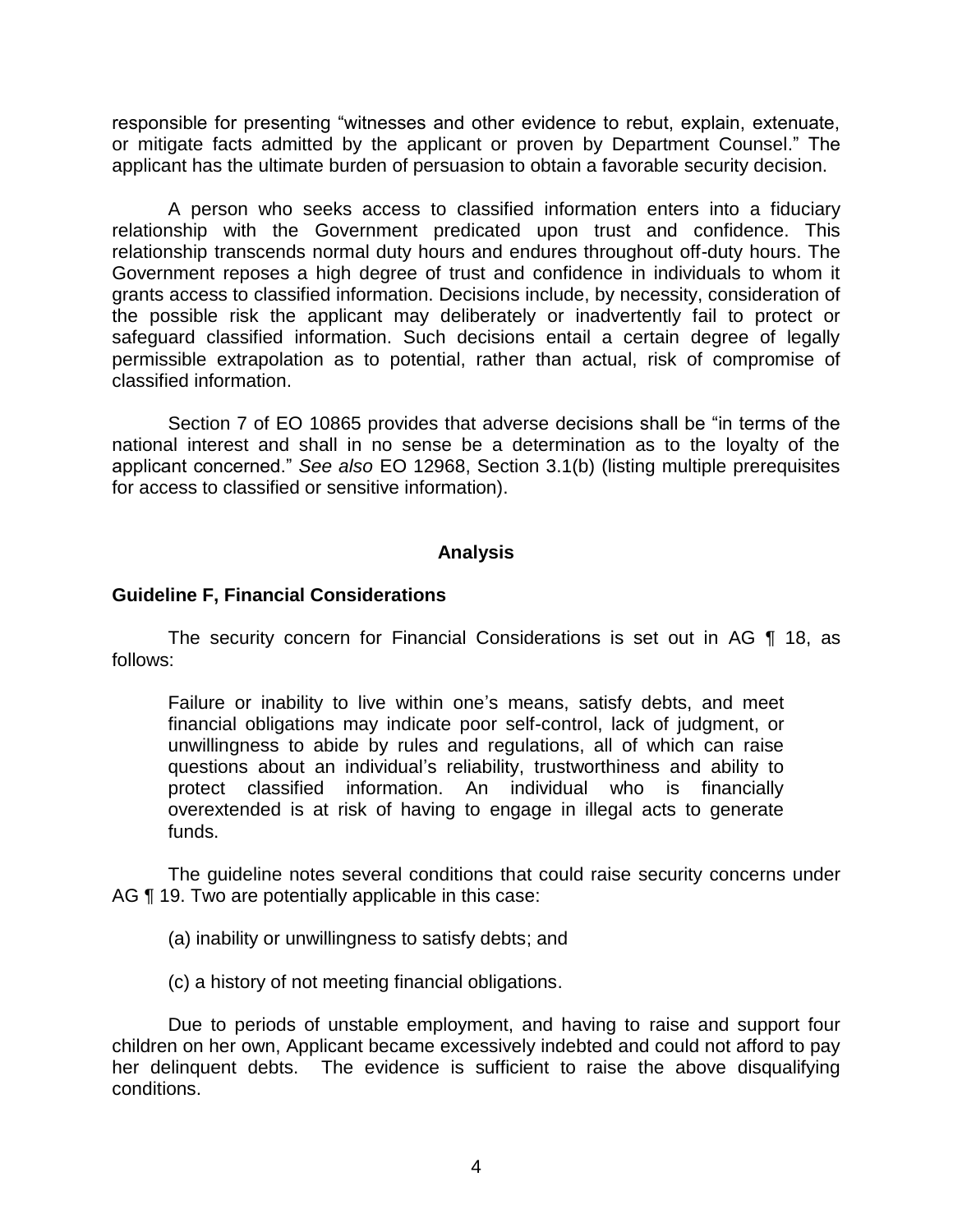Four Financial Considerations Mitigating Conditions under AG ¶ 20 are potentially applicable:

(a) the behavior happened so long ago, was so infrequent, or occurred under such circumstances that it is unlikely to recur and does not cast doubt on the individual's current reliability, trustworthiness, or good judgment;

(b) the conditions that resulted in the financial problem were largely beyond the person's control (e.g., loss of employment, a business downturn, unexpected medical emergency, or a death, divorce or separation, clear victimization by predatory lending practices, or identity theft), and the individual acted responsibly under the circumstances;

 (c) the individual has received or is receiving financial counseling for the problem from a legitimate and credible source, such as a non-profit credit counseling service, and there are clear indications that the problem is being resolved or is under control; and

 (d) the individual initiated and is adhering to a good-faith effort to repay overdue creditors or otherwise resolve debts.

 Applicant experienced periods of unstable employment and unemployment while she raised and supported four children on her own. In 2018, she obtained stable employment and since then she has directed her efforts on resolving her delinquent debt. She has successfully rehabilitated her student loans, and they are no longer delinquent. She has settled two of the other delinquent accounts, and is making regular monthly payments toward resolving another. The one remaining delinquent debt listed for a response from the creditor and she intends to resolve the debt soon. Ideally, Applicant should have contacted these creditors before her security clearance became an issue. However, under the circumstances, Applicant has acted in a reasonable and responsible manner. She has shown good judgment, trustworthiness and reliability. under control. Applicant has demonstrated a good-faith effort to resolve her debts, and in the SOR that has not been resolved, amounts to about \$1,500. Applicant is waiting There are clear indications that her financial indebtedness is being resolved and is has demonstrated that future financial problems are unlikely. AG ¶ 20 provides full mitigation. The Financial Considerations concern has been mitigated.

#### **Whole-Person Concept**

 Under the whole-person concept, the administrative judge must evaluate an applicant's eligibility for a security clearance by considering the totality of the applicant's conduct and all relevant circumstances. The administrative judge should consider the nine adjudicative process factors listed at AG ¶ 2(d):

(1) the nature, extent, and seriousness of the conduct; (2) the circumstances surrounding the conduct, to include knowledgeable